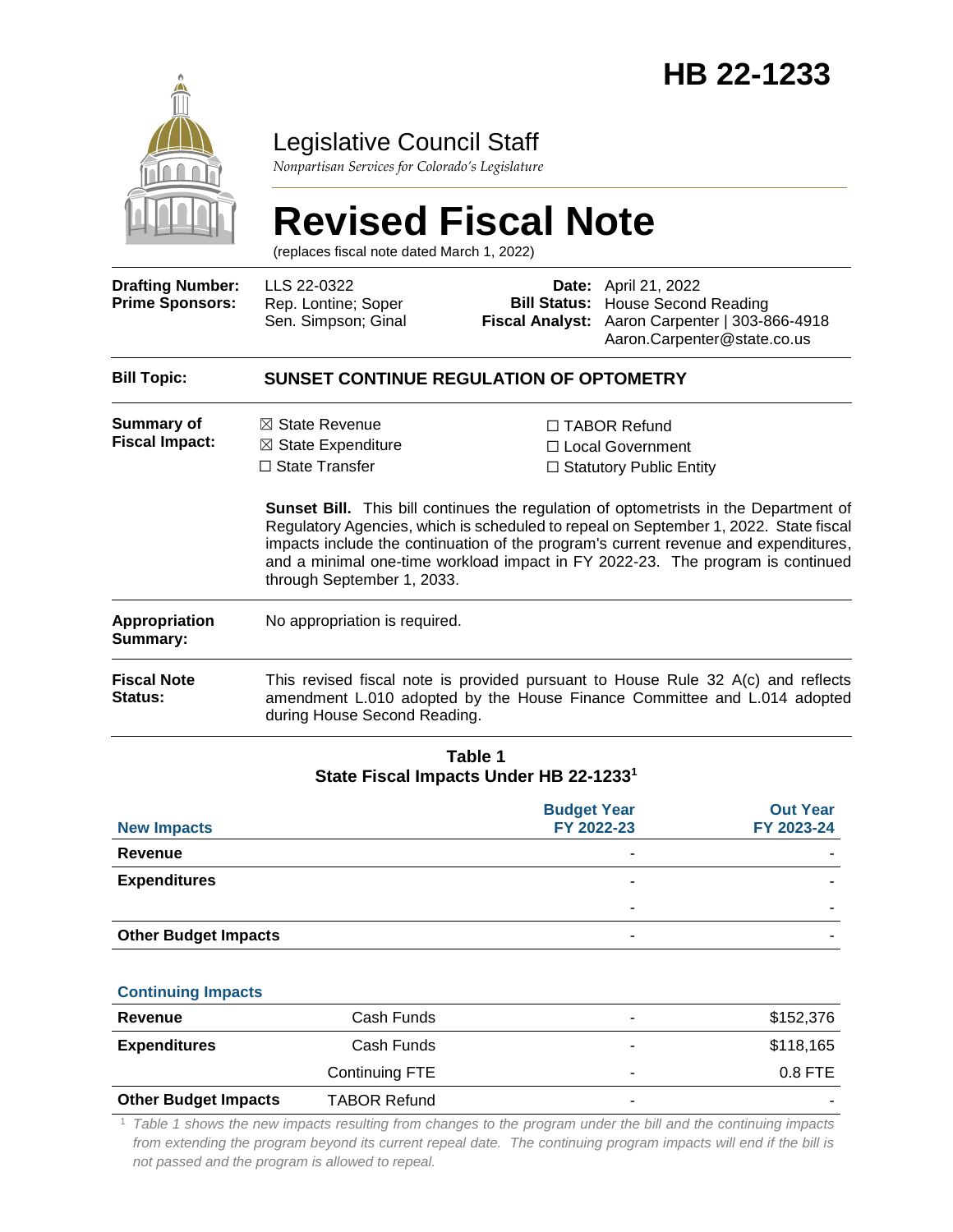Page 2

## **Summary of Legislation**

The bill continues the regulation of optometrists by the State Board of Optometry in the Department of Regulatory Agencies until September 1, 2033. In addition to continuing the regulation, the bill:

- expands the definition of the practice of optometry to include certain practices concerning injections and anesthetics; removal and biopsy of eyelid lesions; incisions and curettages of a chalazion; repairs of a small eyelid laceration; corneal cross-linking, and nonthermal lasers;
- requires that optometrists notify the board of any physical illness, physical condition, or behavioral or mental health disorder that renders the person unable to practice with reasonable skill and safety;
- removes references to the National Board of Examiners in Optometry; and
- requires an optometrist who performs laser procedures to complete certain education requirements, and to report to the board any adverse outcomes within 10 days of a procedure.

#### **Background**

For more information about the sunset recommendations for the State Board of Optometry, please visit: [https://drive.google.com/file/d/1GnBQgczg8R2Hm--YWybat7EKroO46-AS/view.](https://drive.google.com/file/d/1GnBQgczg8R2Hm--YWybat7EKroO46-AS/view)

### **Continuing Program Impacts**

Based on the department's FY 2020-21 revenue and expenditures, the Department of Regulatory Agencies (DORA) is expected to have revenue of \$152,376 and expenditures of \$118,165 and 0.8 FTE to administer the regulation of optometrists. If this bill is enacted, current revenue and expenditures will continue for the program starting in FY 2023-24. This continuing revenue is subject to the state TABOR limits. If this bill is not enacted, the program will end on September 1, 2023, following a winddown period, and state revenue and expenditures will decrease starting in FY 2023-24 by the amounts shown in Table 1. The changes to the program that drive additional revenue and costs are discussed in the State Revenue and State Expenditures sections below.

#### **State Expenditures**

In FY 2022-23 only, the bill will increase workload in DORA to update program rules and conduct outreach. In addition, workload will increase to check education requirements of optometrists who perform laser procedures, and to receive reports of any adverse outcomes. The fiscal note assumes that this work will be minimal and can be absorbed within existing appropriations.

### **Effective Date**

The bill takes effect 90 days following adjournment of the General Assembly sine die, assuming no referendum petition is filed.